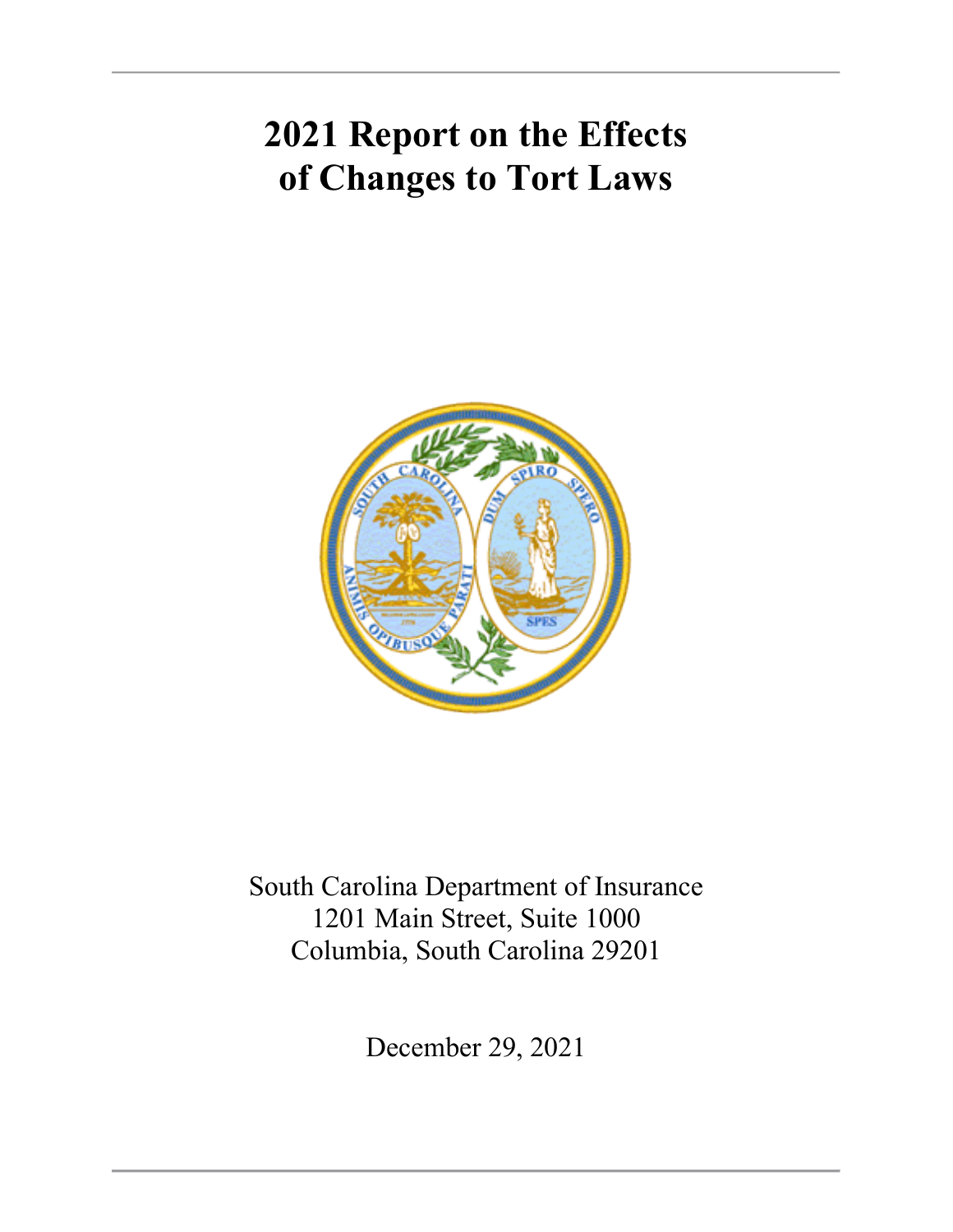December 29, 2021

The Honorable Henry McMaster, Governor State of South Carolina State House 1100 Gervais Street Columbia, South Carolina 29201

The Honorable Thomas C. Alexander President *Pro Tempore* South Carolina Senate 313 Gressette Building Columbia, South Carolina 29201

The Honorable James H. Lucas Speaker South Carolina House of Representatives 506 Blatt Building Columbia, South Carolina 29201

#### *RE: 2021 Report on the Effects of Changes to Tort Laws*

Dear Governor, Mr. President and Mr. Speaker:

Section 15 of South Carolina 2005 Act No. 32, the South Carolina Noneconomic Damage Awards Act of 2005, reads as follows:

As a majority of the health care community is insured through the South Carolina Medical Malpractice Joint Underwriting Association and the Patients' Compensation Fund and as it is essential for the General Assembly to understand the effects of changes to tort laws, the South Carolina Department of Insurance is given authority to request data regarding changes in claims practices from the South Carolina Medical Malpractice Joint Underwriting Association (JUA) and the Patients' Compensation Fund (PCF). Such data may include paid claims, paid loss adjustment expense, case reserves, bulk reserves, and claim counts by quarter for the previous five years. The department may make such a request of the South Carolina Medical Malpractice Joint Underwriting Association and the Patients' Compensation Fund and such information must be provided within thirty days.

The Department of Insurance shall report annually to the Speaker of the House of Representatives, the President Pro Tempore of the Senate, and the Governor as to whether this and other related enactments have resulted in reductions in premiums and as to any other trends of significance which might impact premium cost.

South Carolina 2019 Act No. 67 (H3760) ordered the PCF to be merged into the JUA effective January 1, 2020. The JUA was the surviving entity and was thereafter renamed the South Carolina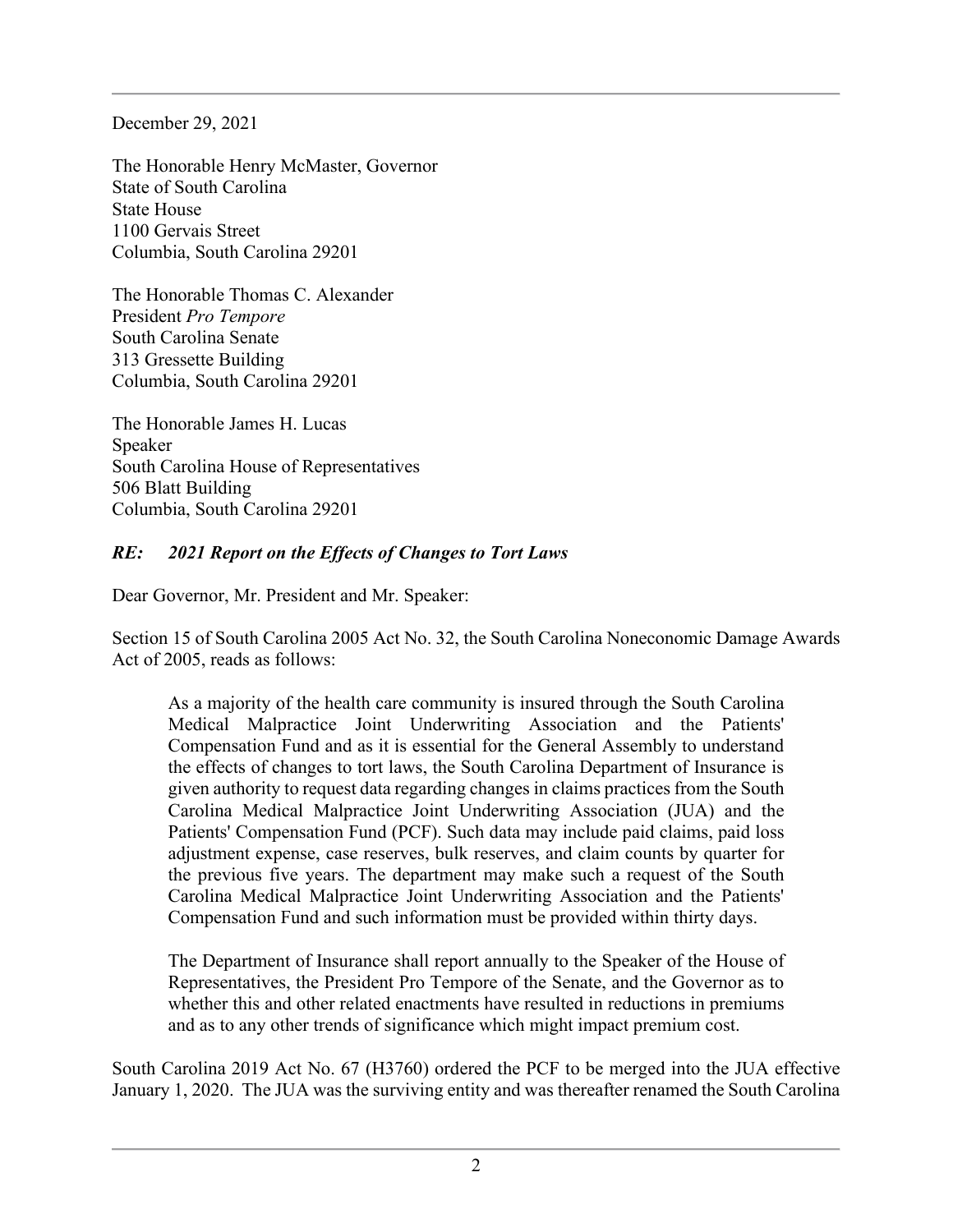Medical Malpractice Association (MMA). The Department requested that the MMA submit information relevant to the effects of tort reform. The response is enclosed for your review.

# *Report Limitations*

As noted in the response from the MMA, it is difficult to assess the effects of tort reform for a variety of reasons which are highlighted below:

*1. Claims Tail*

The tort reform enacted in 2005 applies prospectively only, meaning that claims that occurred prior to the effective date of July 1, 2005 were not affected by the reform. On average, claims with occurrence dates in a given year take over three years to be reported and more than five years to resolve, either by trial, mediation, or settlement. It is frequently the case that the more complicated and costly claims are typically also the longest to resolve, remaining open for much longer than the average claim.

We still believe that claims under the occurrence coverage policies will likely be impacted to a greater degree by tort reform as compared to claims-made coverage policies.

# *2. Various Factors Impacting the Marketplace*

Although a greater number of years of post-reform experience are available, measuring a given reform's impact is still complicated by the difficulty in separating the effect of tort reform from other variables such as inflation and other changes in the legal and social climate. For example, the consulting actuary for the PCF previously noted a several year industry wide decrease in medical malpractice loss trends, including in states that have not been subject to tort reform. While this trend benefitted both the JUA and the PCF, those benefits were likely not the result of tort reform. Further, the PCF experienced significant drops in exposure related to the elimination of its higher coverage limits and steady decreases in its membership prior to its merger with the JUA.

# *Tort Reform's Impact on Rates*

It is worth noting there is typically a time lag between the enactment of tort reform and the data becoming available to assess its degree of effectiveness on claims and insurance rates. The JUA historically wrote coverage limits up to \$200,000 for each medical incident with a \$600,000 annual aggregate (i.e., a \$200K/\$600K limit). The JUA did not take into consideration the impact of tort reform in its rates since the limit of liability was only \$200,000 and fell below the level of the cap on non-economic damages. The JUA had a slight rate increase in 2017 and again in 2018. Neither rate increase was related to tort reform. As noted previously, the PCF experience used in its rate analyses was subsequent to the tort reform, and therefore, the positive effects of tort reform were fully reflected in its rates, at least for the past several years.

The PCF was created to provide the option of an additional layer of coverage above the JUA's limits. The PCF offered limits ranging from \$1 million for each medical incident with a \$3 million annual aggregate (i.e., a \$1M/\$3M limit) to \$10 million for each medical incident with a \$12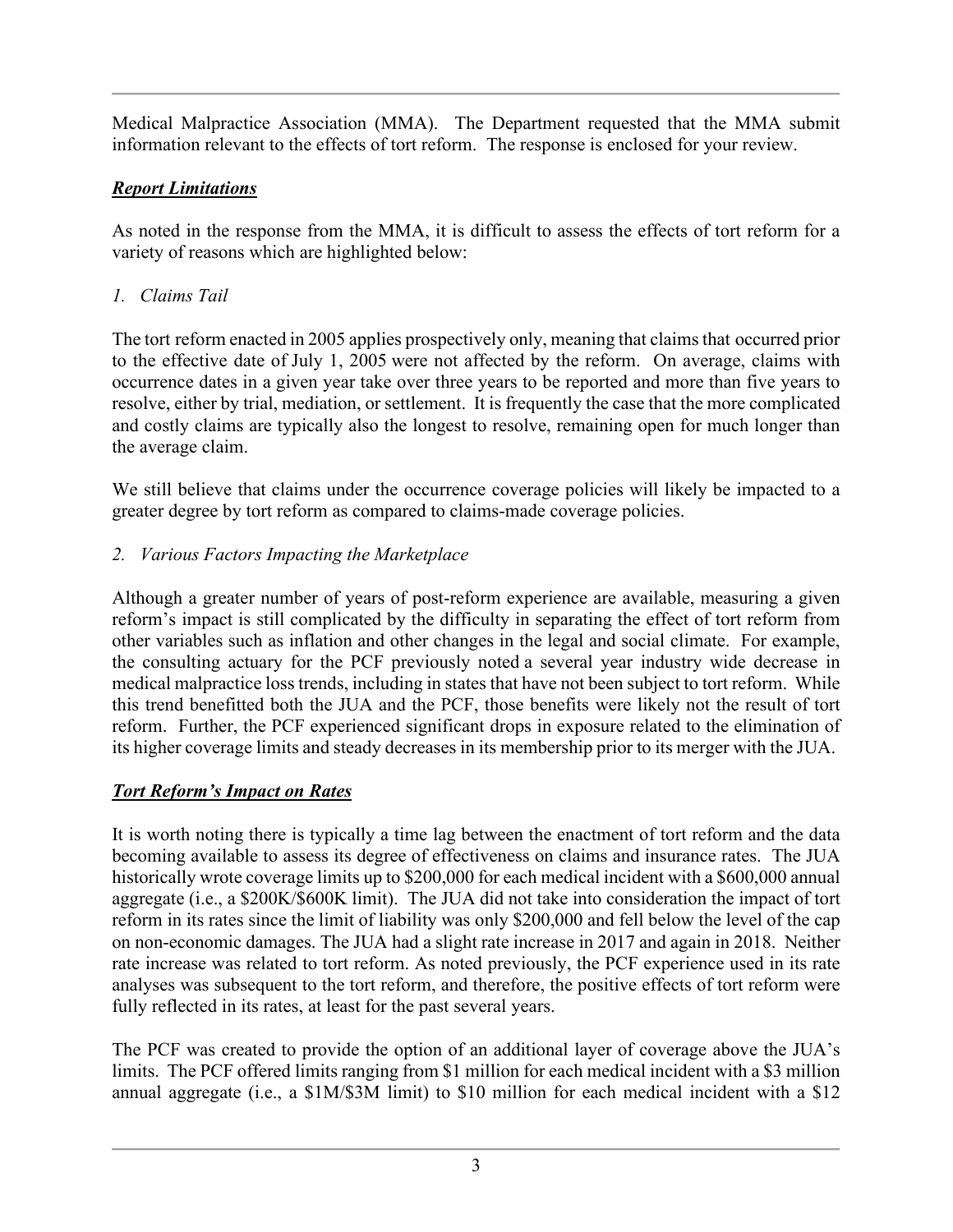million annual aggregate (i.e., a \$10M/\$12M limit). From 2008 to 2016, the PCF lowered its rates on three separate occasions as its overall experience was trending favorably during that time. In 2017, the PCF elected to change rates for some specialties, resulting in a small overall rate reduction. In 2018, the PCF Board of Governors approved an overall increase in membership fees of 5% for all limits of coverage.

In preparation for its transition to become what is now the MMA, the JUA filed updated rates with the Department in late 2019. The proposed rates were based on an analysis of combined historical JUA and PCF data and were approved by the Department for implementation on January 1, 2020. The resulting average rate impact from the filing was a 9.7% increase for MMA policyholders. Since that time, the Department has approved MMA rate filings resulting in average increases of 6% (effective February 1, 2021) and 11.2% (effective February 1, 2022).

### *Overall Trends in the Marketplace*

### *1. Competitive Market*

South Carolina's medical malpractice market remains very competitive. Among U.S. states and territories, South Carolina ranked  $35<sup>th</sup>$  in the ratio of physicians to population.<sup>[1](#page-3-0)</sup>



Chart 1 illustrates that the number of medical malpractice insurers doing business in South Carolina has risen significantly since the time of the reform, remaining at or above 90 since 2013. The market remains quite competitive, and there do not appear to be any problems with availability of coverage or choice among insurers.

<span id="page-3-0"></span><sup>&</sup>lt;sup>1</sup> Based on data from " Professionally Active Physicians", The Henry J. Kaiser Family Foundation, http://kff.org/other/stateindicator/total-active-physicians/, September 2021 and "Annual Estimates of the Resident Population for the United States, Regions, States, and Puerto Rico: April 1, 2010 to July 1, 2019; April 1, 2020; and July 1, 2020," https://www2.census.gov/programs-surveys/popest/tables/2010-2020/state/totals/nst-est2020.xlsx, October 2021.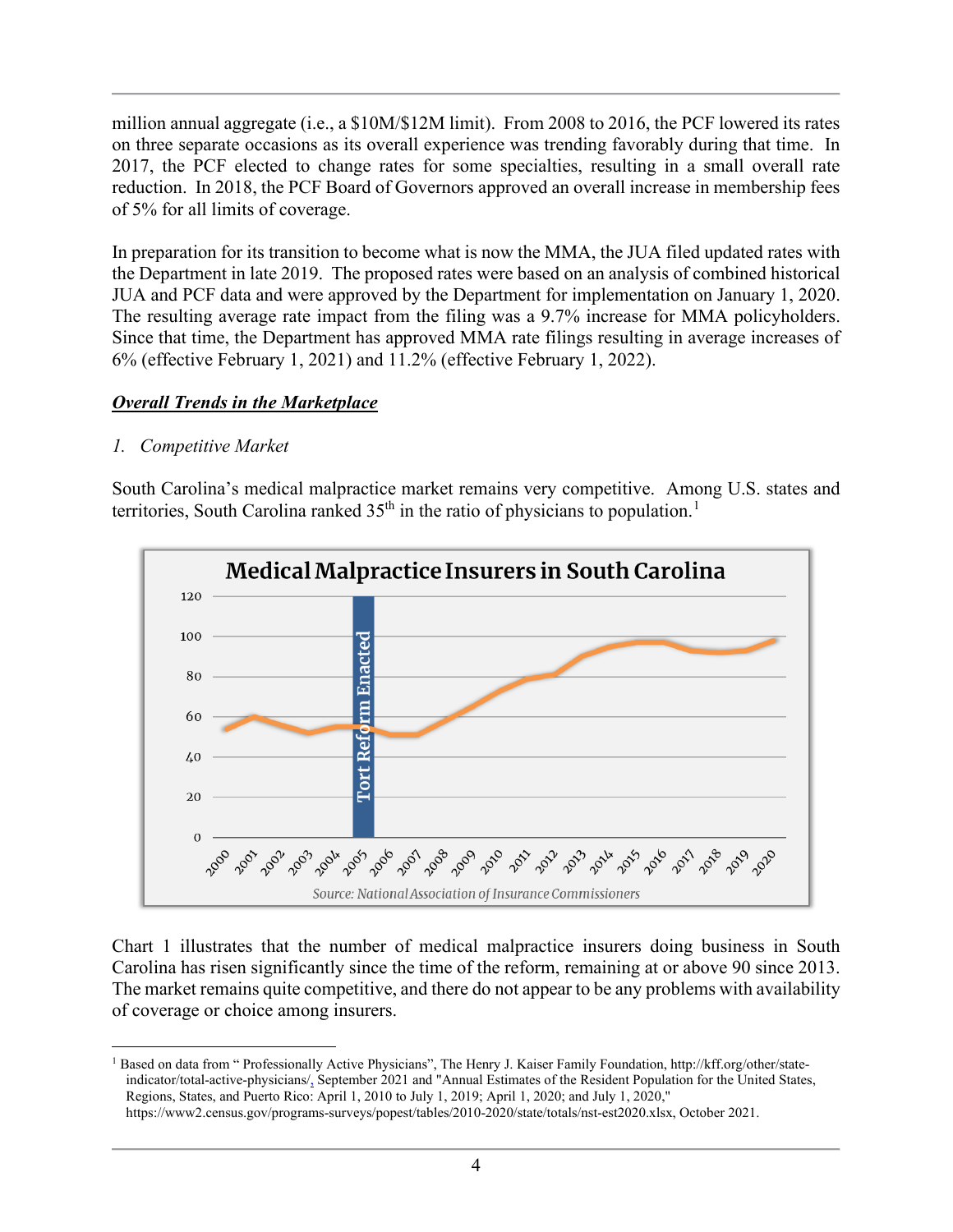

Chart 2 shows that direct premiums written remained relatively flat from 2010 to 2016 before growing by 13.1% in 2017, decreasing by 5.6% in 2018, and then increasing by 16.1% in 2019 and 4.4% in 2020.

#### 2. *Reduced Pool of Insureds*

While the state's number of insurers has grown and the amount of direct premium writings has increased on the whole over the past few years, the voluntary market has experienced a substantial decrease in the pool of potential insureds.

The MMA no longer insures the majority of South Carolina's physicians. In fact, its exposure has decreased by more than 70% since tort reform was enacted as many of the previous exposures have become employed by hospitals with the rest moving to other writers in the market. Prior studies have estimated that the percentage of independent physicians is declining, and anecdotal evidence supports these assertions. Stated differently, there are fewer physicians employed in private practice, so the available population of potential insureds is decreasing over time

# 3. *Rate Adequacy*

Rate adequacy is another gauge of the potential impact of tort reform over an extended period of time. In South Carolina, the market saw moderate rate increases following the enactment of tort reform, but as the adjustment period progressed, the market saw some rate level reductions.

In 2020 and 2021, several of the largest writers of medical malpractice insurance submitted filings with single- and in some cases double-digit rate increases. There is both anecdotal and empirical evidence available that suggests that the decreases in claims frequency have leveled off. Other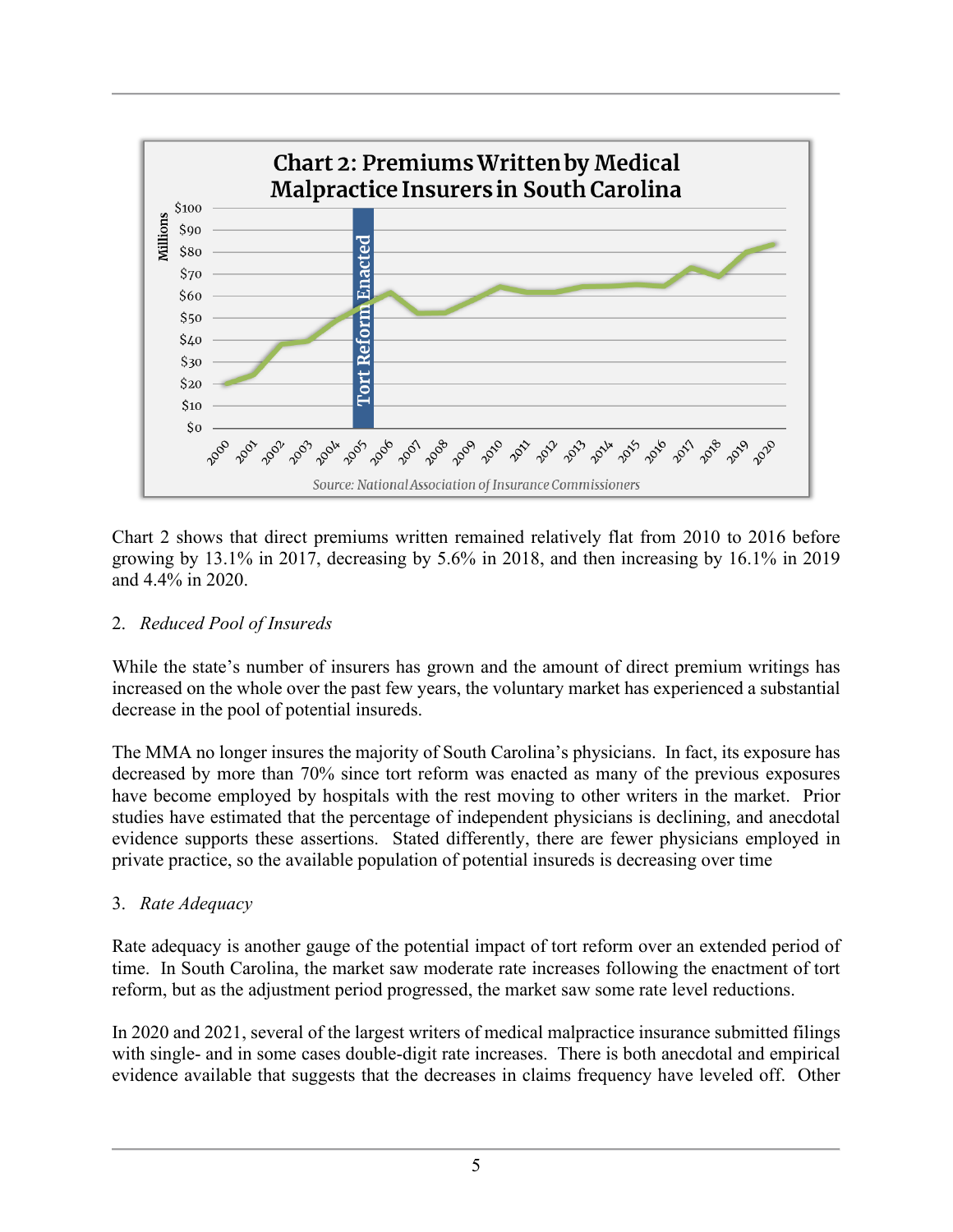commentators believe both claims frequency and claims severity are on the upswing—and the rate requests from the major carriers strongly suggest claims are expected to rise in the future.

#### **Conclusion**

The combination of the aforementioned factors has led to a highly competitive market for medical malpractice insurance in South Carolina. Both the Department and the MMA believe the current competitive market is likely attributable  $-$  at least in part  $-$  to the passage of tort reform legislation in 2005. In particular, the cap on non-economic damages, although rising with inflation, likely helps control costs, by controlling uncapped jury awards and also by encouraging settlements of meritorious cases. The maintenance of this cap also provides a higher degree of predictability for actuaries and claim professionals in the medical malpractice field.

Therefore, it is reasonable to conclude the 2005 reforms have contributed to the increase in competition in the marketplace. As stated in prior reports, it is important to stress the difficulty of determining a direct causal relationship between changes in the marketplace and the 2005 law. However, the experience of the past 15 years leads us to conclude that these reforms have at least partially contributed to the increase in competition in the marketplace.

Please do not hesitate to contact me if you have any questions or if my staff or I may provide you with any additional information. My staff and I are available to discuss any of the issues raised in this report with you at your convenience and to provide technical assistance to you and members of your staff as necessary.

Sincerely,

Raymond S. Form

Raymond G. Farmer Director of Insurance

Enclosures

The Honorable Ronnie Cromer, Chairman cc: Senate Banking and Insurance Committee

> The Honorable William E. Sandifer III, Chairman House Labor, Commerce and Industry Committee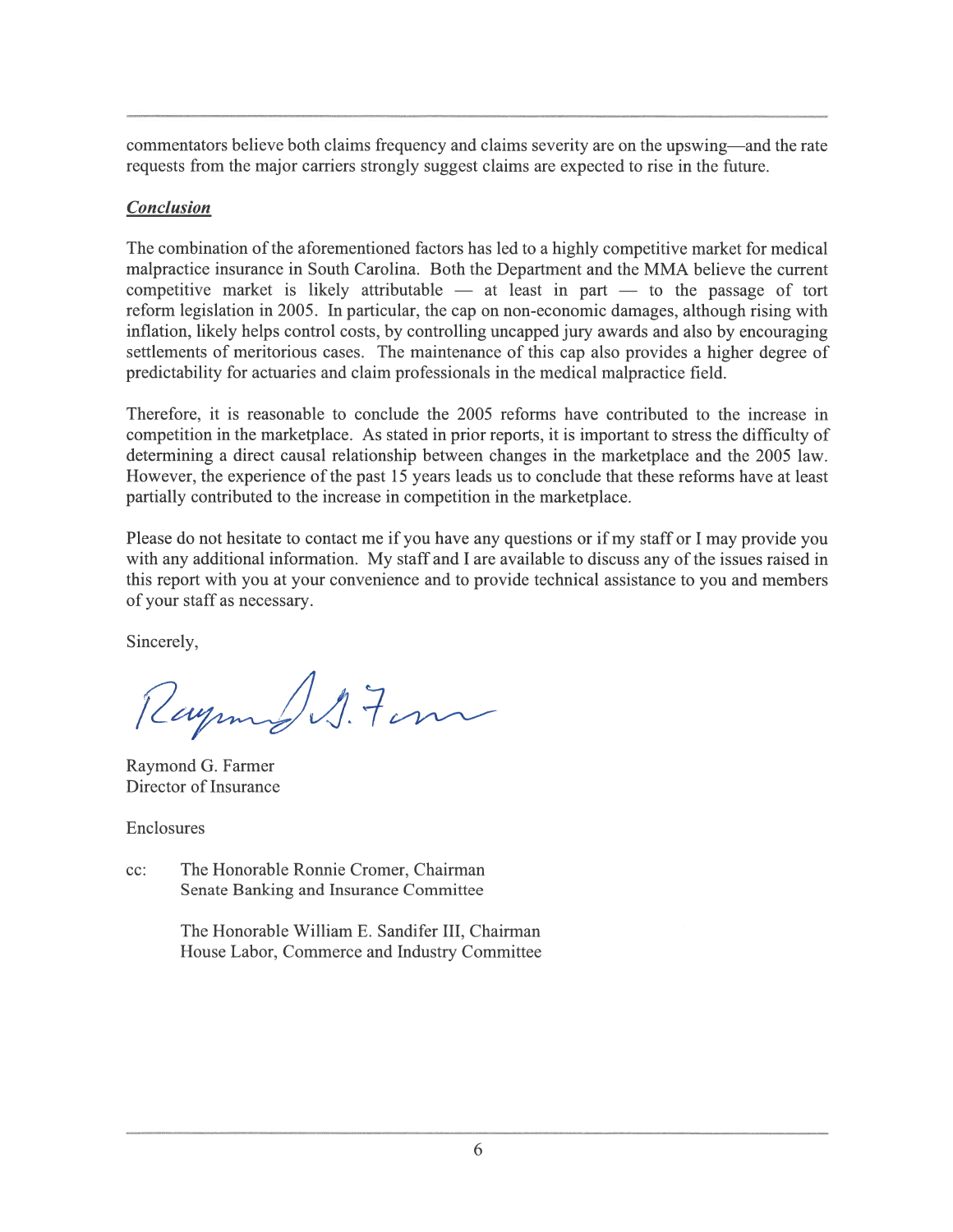SOUTH CAROLINA SOUTH CAROLINA MEDICAL MALPRACTICE ASSOCIATION

the medical liability experts

South Carolina Medical Malpractice Association The South Carolina MMA is a not-for-profit 550 South Main Street, Suite 525, Greenville, SC 29601 corporate office and association established to insure, support Lock Box 93523, Atlanta, GA 31193-2523 payment remittance address and the medical control of the South Carolina medical 864.240.5449 main 866.893.6270 toll-free 864.240.2750 fax professionals. The association is www.scmma.net managed by Marsh USA, Inc.

December 22, 2021

Michael Wise South Carolina Department of Insurance 1201 Main Street Suite 1200 Columbia, SC 29201

RE: Impact of the 2005 Tort Reform Legislation on the premiums of the SC MMA

Dear Michael,

This letter is written in response to your request for information relating to the impact of the 2005 Tort Reform on premiums in the medical malpractice market. As you are aware the SC Joint Underwriting Association merged with the SC Patients Compensation Fund at the beginning of 2020 to create the SC Medical Malpractice Association. This merger created a single policy with limits ranging from \$1,000,000/\$3,000,000 up to \$5,000,000/\$7,000,000 eliminating the lower limit of \$200,000/\$600,000 written by the SC JUA.

We have discussed the impact of the 2005 Tort Reform with our actuarial team and we are still of the opinion that the ability to isolate the specific impact of the tort reform has become more difficult over time. After the initial passing of the reforms there was an initial specific credit in the rates of the PCF of 5.1% on the \$1,000,000/\$3,000,000 level of coverage. The pricing of other limits of coverage all begin with the base rate at the \$1,000,000/\$3,000,000 level resulting in a flow through into the other limits offered. As the experience has developed since those early years, we rely on historic development and actual loss results to establish the rates we charge. There is no specific factor applied any longer for the effect of the tort reform as our loss experience has developed. As we have previously reported, the baseline changed in those early years and we have built off of that credit over time.

While there is no current specific credit given for the reforms passed in 2005, there continue to be factors that impact the competitiveness of the market and very well may be attributable to the reforms. The cap on noneconomic damages, while rising from the original \$350,000 per claimant to over \$450,000 per claimant, still gives some potential protection from the runaway verdicts that have been a big fear of insurance carriers. The language around Joint and Severable Liability has also been of benefit as it assigns the percentage of liability to each defendant in a more equitable manner.